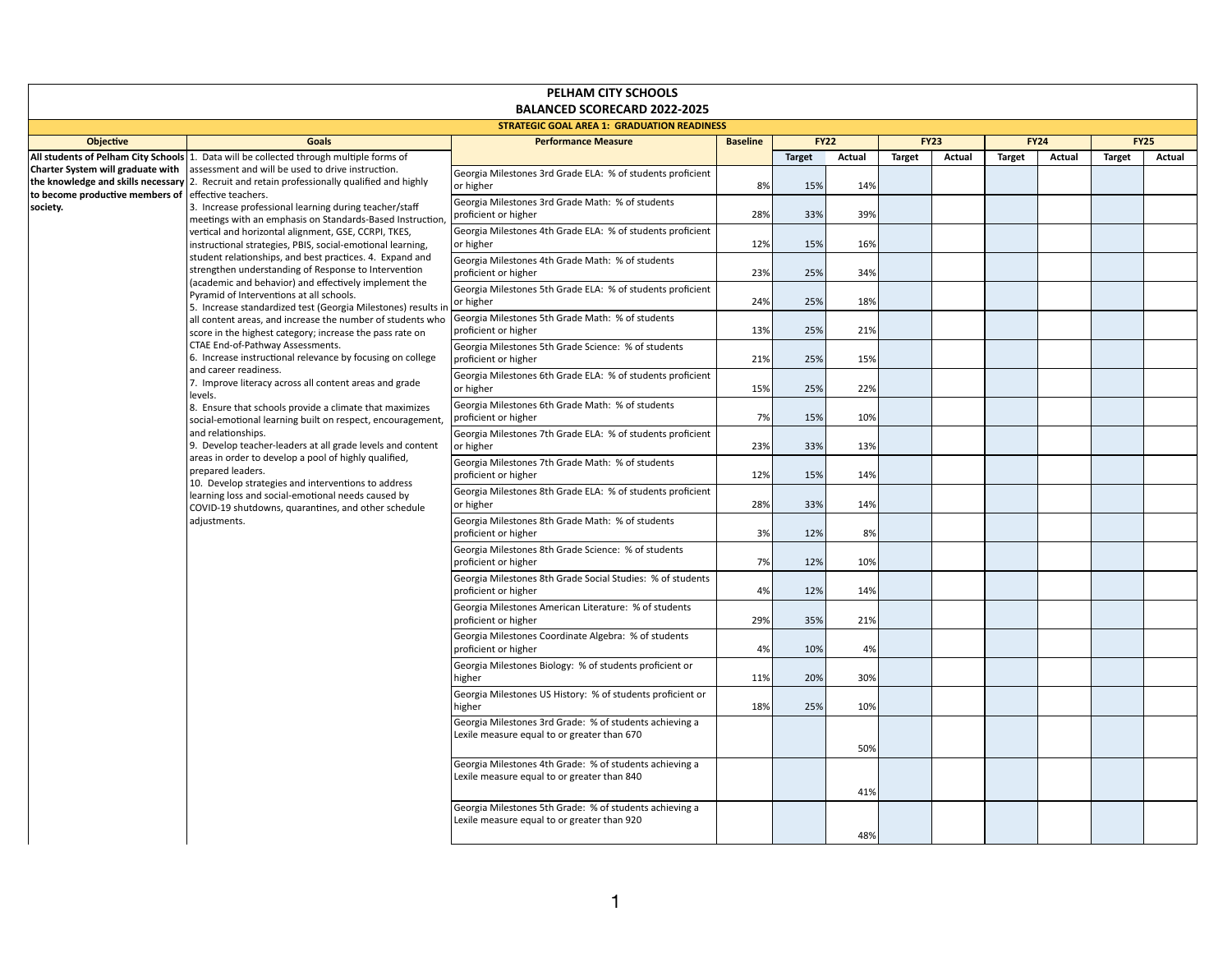|                                                        |                                                                                                                       | Georgia Milestones 8th Grade: % of students achieving a<br>Lexile measure equal to or greater than 1098           |                 |               |                       |                |                              |                              |                |                              |                |
|--------------------------------------------------------|-----------------------------------------------------------------------------------------------------------------------|-------------------------------------------------------------------------------------------------------------------|-----------------|---------------|-----------------------|----------------|------------------------------|------------------------------|----------------|------------------------------|----------------|
|                                                        |                                                                                                                       |                                                                                                                   |                 |               |                       |                |                              |                              |                |                              |                |
|                                                        |                                                                                                                       |                                                                                                                   |                 |               | 14%                   |                |                              |                              |                |                              |                |
|                                                        |                                                                                                                       | Georgia Milestones American Literature: % of students<br>achieving a Lexile measure equal to or greater than 1285 |                 |               |                       |                |                              |                              |                |                              |                |
|                                                        |                                                                                                                       |                                                                                                                   |                 |               | 53%                   |                |                              |                              |                |                              |                |
|                                                        |                                                                                                                       | % of students in grades 1-5 completing the identified                                                             |                 |               |                       |                |                              |                              |                |                              |                |
|                                                        |                                                                                                                       | number of grade specific career awareness lessons aligned<br>to Georgia's Career Clusters                         |                 |               |                       |                |                              |                              |                |                              |                |
|                                                        |                                                                                                                       |                                                                                                                   |                 |               | 100%                  |                |                              |                              |                |                              |                |
|                                                        |                                                                                                                       | % of students completing 2 or more state defined career                                                           |                 |               |                       |                |                              |                              |                |                              |                |
|                                                        |                                                                                                                       | related assessments/inventories and a state defined                                                               |                 |               |                       |                |                              |                              |                |                              |                |
|                                                        |                                                                                                                       | Individual Graduation Plan by the end of grade 8                                                                  |                 |               |                       |                |                              |                              |                |                              |                |
|                                                        |                                                                                                                       | % of graduates completing a CTAE pathway, or an advanced                                                          |                 |               | 100%                  |                |                              |                              |                |                              |                |
|                                                        |                                                                                                                       | academic pathway, or a fine arts pathway, or a world                                                              |                 |               |                       |                |                              |                              |                |                              |                |
|                                                        |                                                                                                                       | language pathway within their program of study                                                                    |                 |               |                       |                |                              |                              |                |                              |                |
|                                                        |                                                                                                                       | Graduation rate                                                                                                   |                 |               |                       |                |                              |                              |                |                              |                |
|                                                        |                                                                                                                       | % of teachers retained                                                                                            |                 |               |                       |                |                              |                              |                |                              |                |
|                                                        |                                                                                                                       |                                                                                                                   |                 |               |                       |                |                              |                              |                |                              |                |
|                                                        |                                                                                                                       |                                                                                                                   |                 |               |                       |                |                              |                              |                |                              |                |
| <b>Objective</b>                                       | <b>Goals</b>                                                                                                          | <b>STRATEGIC GOAL AREA 2: FUNDING</b><br><b>Performance Measure</b>                                               | <b>Baseline</b> |               | <b>FY22</b>           |                | <b>FY23</b>                  | <b>FY24</b>                  |                | <b>FY25</b>                  |                |
|                                                        | Resources will be leveraged to the 1. Continually monitor ESPLOST revenue from both Mitchell                          |                                                                                                                   |                 | <b>Target</b> | Actual                | <b>Target</b>  | <b>Actual</b>                | <b>Target</b>                | Actual         | <b>Target</b>                | Actual         |
| maximum benefit of all Pelham                          | County/Pelham to plan for future facility needs. Plan and                                                             | % of revenue received                                                                                             |                 |               |                       |                |                              |                              |                |                              |                |
| <b>City Schools Charter System's</b><br>students.      | budget for modernization of current facilities.<br>2. Continue to follow and improve upon all recognized good         | % of expenditures                                                                                                 |                 |               |                       |                |                              |                              |                |                              |                |
|                                                        | practices related to expenditure controls at each individual                                                          | Fund balance: % of operational reserve                                                                            |                 |               |                       |                |                              |                              |                |                              |                |
|                                                        | school site as well as the system level for all funding                                                               | Audit results: # of audit findings                                                                                |                 |               |                       |                |                              |                              |                |                              |                |
|                                                        | sources, including state and local funds, federal funds, and<br><b>CARES</b> funds.                                   | Financial Efficiency Star Rating: 1-5                                                                             |                 | 1             |                       |                |                              |                              |                |                              |                |
|                                                        | 3. Continue to plan for future technology needs.                                                                      | Increase the ratio of PCS owned technology available to<br>students                                               | 0.33            |               | 1.25                  | devices        | ____<br>devices              | devices                      | devices        | devices                      | devices        |
|                                                        | 4. Continue to leverage funding and plan for providing<br>clean, well-maintained, and modern, safe school facilities. |                                                                                                                   |                 |               |                       | per<br>student | per<br>student               | per<br>student               | per<br>student | per<br>student               | per<br>student |
|                                                        |                                                                                                                       | Decrease the number of discipline referrals                                                                       | 515             | 450           | 653                   |                |                              |                              |                |                              |                |
|                                                        |                                                                                                                       | Increase the percentage of parents reporting that their<br>child's school is safe                                 | 94              | 100           | 91                    |                |                              |                              |                |                              |                |
|                                                        |                                                                                                                       |                                                                                                                   |                 |               |                       |                |                              |                              |                |                              |                |
|                                                        |                                                                                                                       | Decrease the number of worker's compensation claims                                                               |                 |               |                       |                |                              |                              |                |                              |                |
|                                                        |                                                                                                                       |                                                                                                                   |                 |               |                       |                |                              |                              |                |                              |                |
|                                                        |                                                                                                                       |                                                                                                                   |                 |               |                       |                |                              |                              |                |                              |                |
|                                                        |                                                                                                                       |                                                                                                                   |                 |               |                       |                |                              |                              |                |                              |                |
|                                                        |                                                                                                                       |                                                                                                                   |                 |               |                       |                |                              |                              |                |                              |                |
|                                                        |                                                                                                                       |                                                                                                                   |                 |               |                       |                |                              |                              |                |                              |                |
|                                                        |                                                                                                                       | <b>STRATEGIC GOAL AREA 3: PUBLIC RELATIONS/COMMUNICATION</b>                                                      |                 |               |                       |                |                              |                              |                |                              |                |
| <b>Objective</b><br><b>Continually foster positive</b> | <b>Goals</b><br>. Collaboratively involve stakeholders in shaping direction                                           | <b>Performance Measure</b>                                                                                        | <b>Baseline</b> | <b>Target</b> | <b>FY22</b><br>Actual | <b>Target</b>  | <b>FY23</b><br><b>Actual</b> | <b>FY24</b><br><b>Target</b> | <b>Actual</b>  | <b>FY25</b><br><b>Target</b> | <b>Actual</b>  |